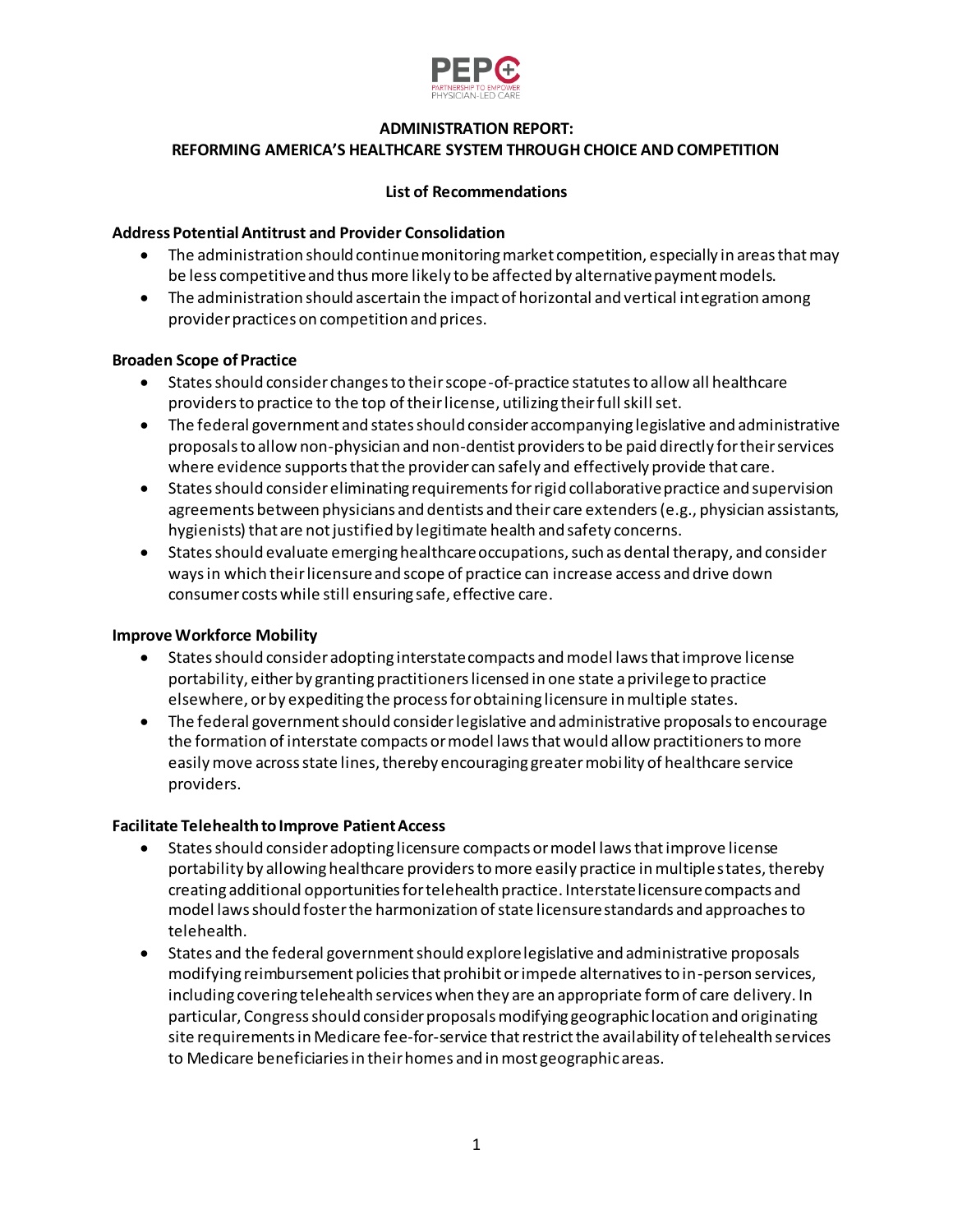

- States generally should consider allowing individual healthcare providers and payers to mutually determine whether and when it is safe and appropriate to provide telehealth services, including when there has not been a prior in-person visit.
- Congress and other policymakers should increase opportunities for license portability through policies that maintain accountability and disciplinary mechanisms, including permitting licensed professionals to provide telehealth service to out-of-state patients.

# **Ease Restrictions on Foreign-Trained Doctors**

- The Department of Health and Human Services, in coordination with the Accreditation Council for Graduate Medical Education (GME), should identify foreign medical residency programs comparable in quality and rigor to American programs. Graduates of such equivalent programs should be granted "residency waivers," allowing them to forgo completing an American residency and instead apply directly for state licensure.
- States should create an expedited pathway for highly qualified, foreign trained doctors seeking licensure who have completed a residency program equivalent to an American GME program.

# **Streamline Federal Funding of Medical Education**

- As proposed in the FY 2019 President's Budget, the federal government should streamline federal Health and Human Services spending on graduate medical education into a single graduate medical education grant program. The budget proposal also provides the Secretary with the authority to modify amounts distributed to hospitals based on the proportion of residents training in priority specialties or programs and based on other criteria identified by the Secretary, including addressing healthcare professional shortages and educational priorities.
- The administration should continue the work done by the HRSA's National Center for Health Workforce Analysis, which studies U. S. physician supply needs across specialties and geographic areas. HRSA should launch a study that will also assess:
	- o The administration's workforce development programs.
	- $\circ$  Gaps between existing programs and future workforce needs and identifying actions needed to address them.

### **Repeal or Scale Back CON and COPA Requirements**

- States should consider repeal of Certificate of Need (CON) statutes or, at a minimum, significantly scale back the scope of their CON regimes, for example by ensuring that competitors of CON applicants cannot weigh in on these applications.
- The FTC and its staff should make appropriate policy recommendations after completing ongoing research on the benefits and disadvantages of CON and COPA statutes and regimes.
- States should discontinue the use of COPAs to shield anti-competitive provider collaborations and mergers from antitrust scrutiny in the absence of any clear evidence that these regulatory schemes produce better results than market-based competition.

### **Amend Federal Trade Commission (FTC) Jurisdiction Over Nonprofits**

 Congress should amend the Federal Trade Commission Act to extend FTC's jurisdiction to nonprofit healthcare entities to prevent unfair methods of competition.

### **Scrutinize Non-Compete Clauses and Other Restrictive Covenants**

 States should scrutinize restrictive covenants such as non-compete clauses, particularly their impact on patient access to care and on the supply of providers.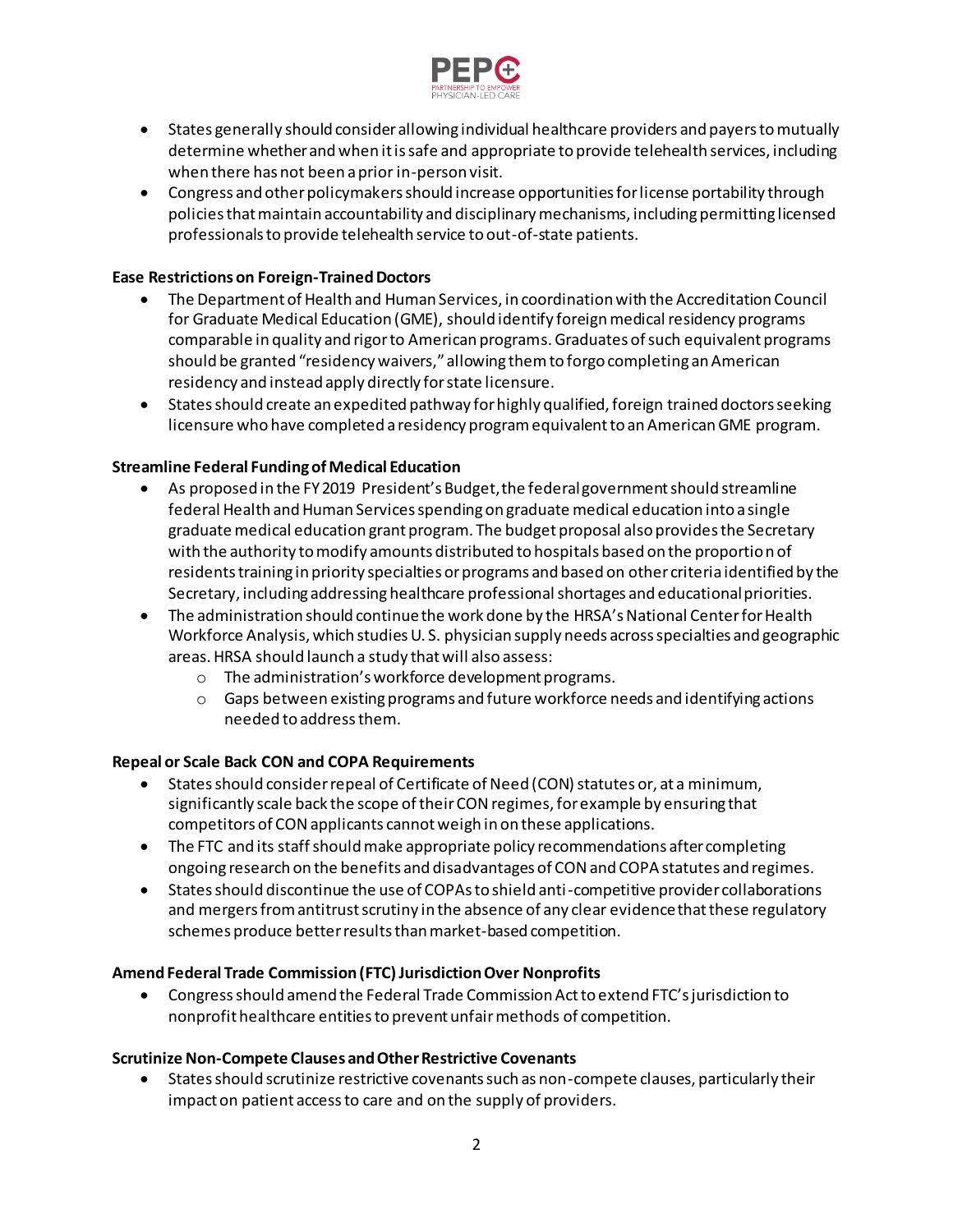

# **Scrutinize Any-Willing-Provider (AWP) Laws**

 Federal and state policymakers should carefully scrutinize the impact on competition and consumers of AWP laws, rules, and proposals, along with other restraints on network formation and selective contracting.

### **Loosen Network Adequacy Requirements**

- The administration should continue to provide flexible network adequacy standards for Medicare Advantage and other federally sponsored programs and avoid stringent requirements that are not conducive to innovation and modern medicine and that do not allow states flexibility to meet their specific needs.
- Similarly, states should consider loosening network adequacy standards and avoid stringent requirements.

### **Loosen Insurance Rules and Mandates**

- The administration should continue to work with Congress to enact legislation that remedies key problems resulting from the ACA, that promotes greater choice and competition in healthcare markets, and that produces a sustainable government healthcare financing structure.
- Similarly, the administration should provide states with the maximum ability to expand healthcare choice and competition and create a sustainable financing structure.
- States should allow maximum consumer choice and competition in their healthcare markets, including through Association Health Plans and short-term limited-duration insurance.
- Congress should repeal the ACA's employer mandate consistent with the FY 2019 President's Budget.

### **Replace Restrictions on Physician-Owned Hospitals**

 Congress should consider repealing the ACA changes to physician self-referral law that limited physician-owned hospitals.

#### **Reconsider Section 1557 of the ACA**

 The administration should reconsider regulations authored under Section 1557 of the ACA to ensure they do not create undue administrative burdens and serve as unnecessary barriers to entry that inhibit competition.

#### **Realign Incentives**

- Congress should expand consumers' abilities to benefit from Health Savings Accounts (HSAs), including by allowing a greater number of plans (e.g. any plan with an actuarial value below 70 percent) to be HSA-qualified plans, raising the contribution limit on HSAs, allowing people to use their HSA to pay HSA-qualified non-group premiums, allowing Medicare beneficiaries in enrolled high-deductible health plans to contribute to an HSA, and enabling consumers with HSAs to enter into provider-consumer fixed-fee arrangements, including direct primary-care arrangements.
- The administration should explore ways to administratively expand consumers' abilities to benefit from HSAs, including by interpreting preventive services to allow HSA-qualified plans greater ability to cover preventive low-cost treatments for chronic conditions.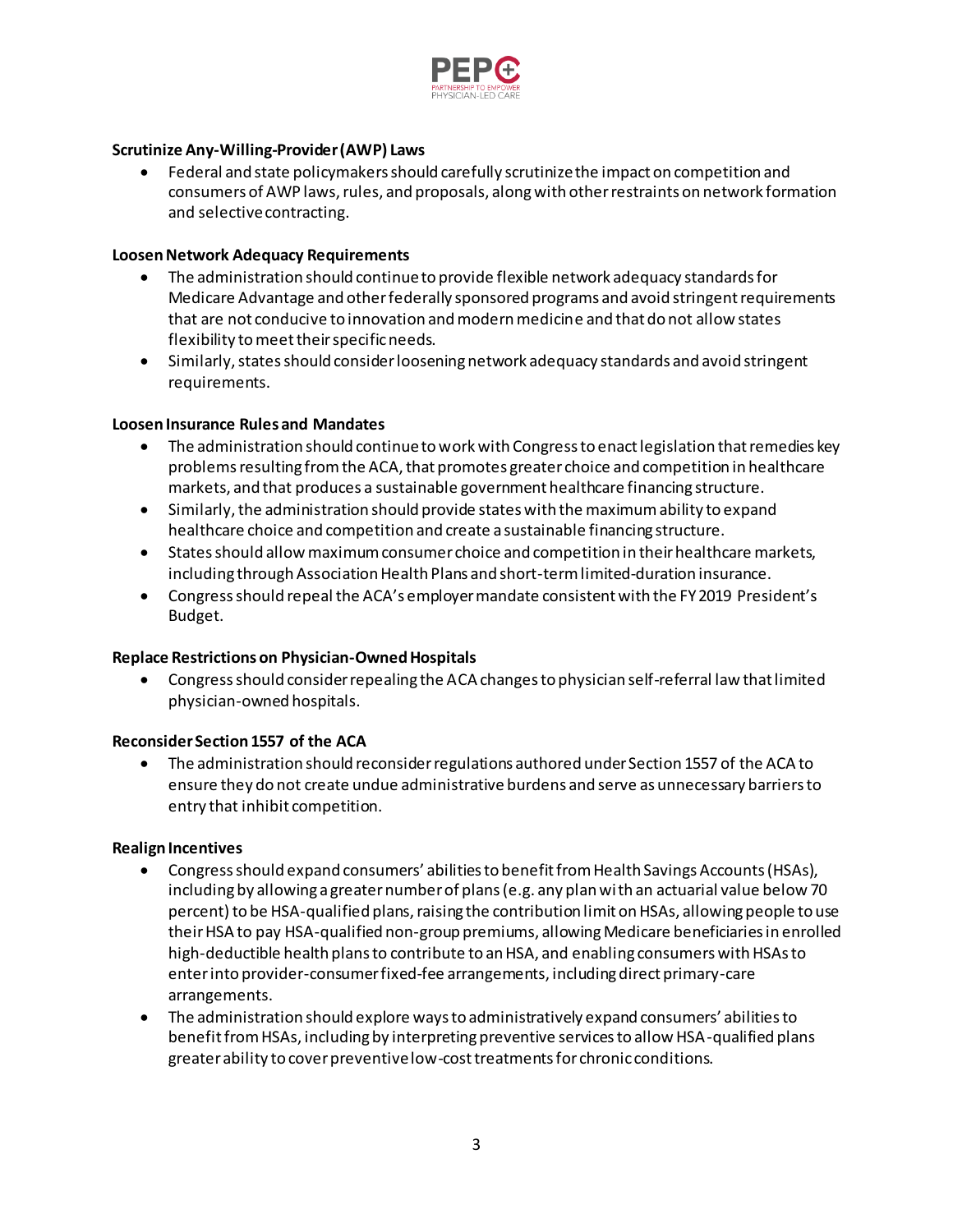

 Consistent with Executive Order 13813, the administration should work through the regulatory process to increase the usability of HRAs, to expand employers' ability to offer HRAs to their employees, and to allow HRAs to be used in conjunction with non-group coverage.

# **Delivery System Reform**

- The administration should focus on identifying alternative payment models that allow free markets and patients to define value, rather than rely on technical and burdensome definitions invented in Washington.
- The administration should evaluate the best metrics for measuring value and quality in the healthcare sector, eliminating unnecessary and potentially counterproductive measures and reducing the burden on providers.
- The administration should ensure that smaller physician and provider practices are not unduly harmed by delivery system reform and corresponding requirements.
- The administration should ensure that these delivery system reform models, which aim to hold providers accountable to a set of population-based metrics and total spending, foster collaboration across systems within a geographic area and do not produce harmful consolidation, particularly horizontal consolidation.
- The Administration should pursue policies and programs that encourage value, competition, and choice, such as Medicare Advantage, and move away from a fee-for-service model.

# **Positively Realigning Incentives through Payment Reform**

- Congress should establish site neutral payment policies based on the anticipated clinical needs and risk factors of the patient, rather than the site of service. In delivering these reforms, Congress should account for differing levels of patient acuity.
- State Medicaid programs should embrace site neutrality as a goal and reform their payment systems to pay for the value delivered where value is defined according to a relatively limited, straightforward, and non-gameable set of metrics. Additionally, metrics should not be designed and proposed solely by the entities to which they will ultimately apply.

### **Quality Improvement and the Measurement and Reporting of Quality**

- As proposed by the Centers for Medicare and Medicaid Services' Patients over Paperwork initiative, the administration should streamline and standardize quality measures across programs to avoid duplicative reporting requirements and limit the number of measures where the expected cost of collecting the measure exceeds the expected benefit. In addition, the administration should collaborate with state Medicaid programs, private payers, and other government payers to align and streamline quality measures and reporting structures to reduce physician burden.
- The administration should seek to develop measures that are meaningful to providers and patients, and help them assess quality and value.
- The administration should focus on providing a framework for quality reporting in plain language that is more accessible and appealing to consumers.
- The administration should consider providing incentives and technical assistance to support the development of virtual provider groups (e.g., independent practice associations, alternative payment models, or regional quality collaboratives) that can increase the competitiveness of small practices through access to shared resources and help build capacity for care management.